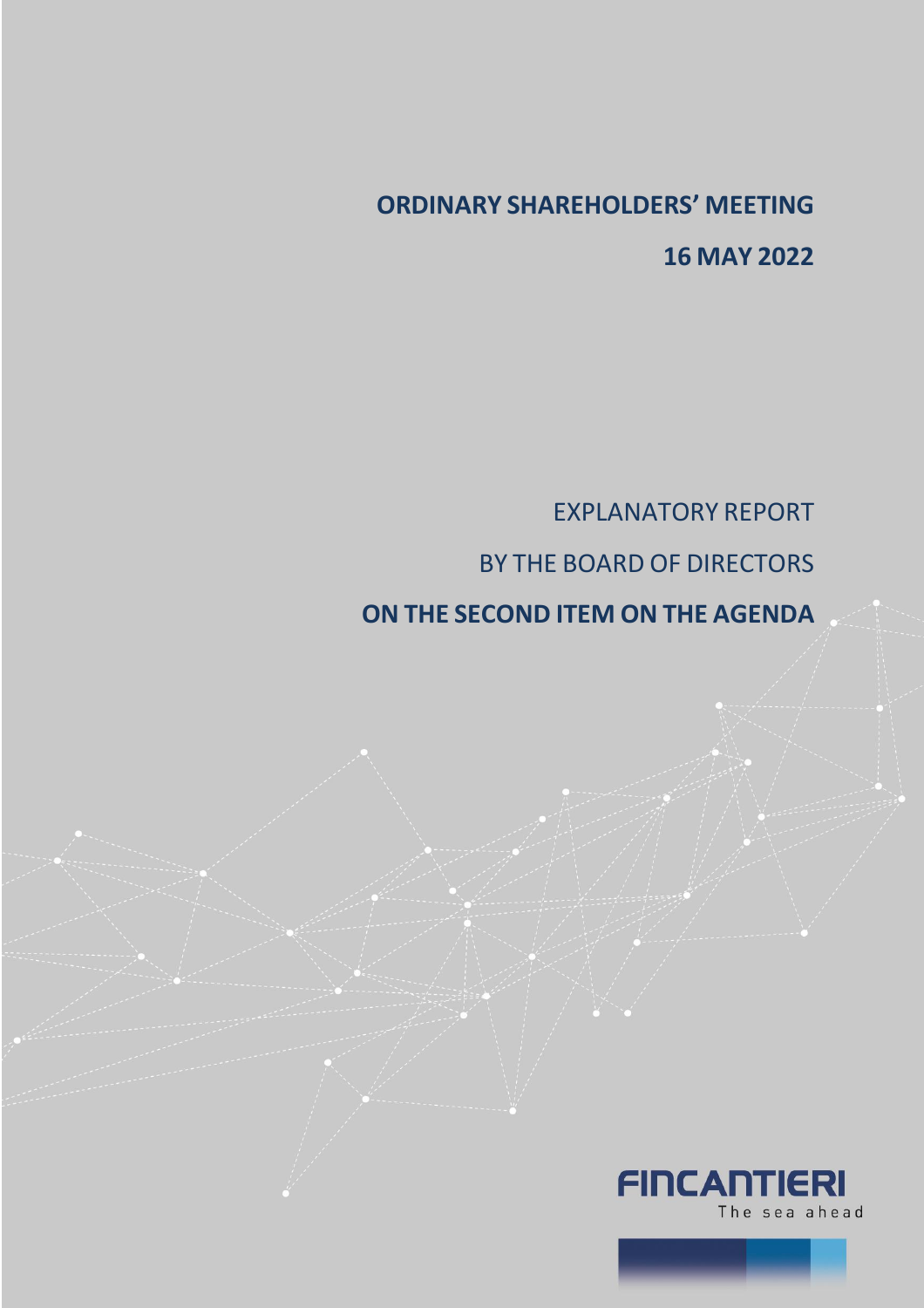

## SECOND ITEM ON THE AGENDA

**FINCANTIERI S.p.A.** Registered office Via Genova 1, Trieste Share Capital EUR 862,980,725.70 fully paid-up VAT No. 00629440322 Tax Code and Venezia Giulia Companies' Registry No. 00397130584 Trieste Economic and Administrative Index No. 89063

**\* \* \* \* \***

*Explanatory report prepared in accordance with Article 125-ter of Legislative Decree No. 58 of 24 February 1998* 

**SECOND ITEM ON THE AGENDA**

*Resolutions relating to the allocation of the net income for the 2021 financial year.*

Dear Shareholders,

because the financial statements for FINCANTIERI S.p.A. ("Fincantieri" or the "Company") as at 31 December 2021 show a net income of EUR 125,224,830.45 and, in accordance with Article 2430 of the Italian Civil Code, at least one-twentieth of the annual net income must be allocated to the legal reserve in accordance with Article 34 of the By-laws, the Board of Directors proposes to allocate the net income as follows: EUR 6,261,241.52 to the legal reserve and the remaining EUR 118,963,588.93 to the extraordinary reserve.

**\* \* \* \* \***

In consideration of the foregoing, we submit the following draft resolution for your approval:

"*The ordinary Shareholders' Meeting of FINCANTIERI S.p.A.,* 

- *having examined the Board of Directors' Report prepared in accordance with Article 125-ter of Legislative Decree No. 58 of 24 February 1998 and the proposal contained therein; and*
- *having examined the Annual Financial Report for the 2021 financial year, the Auditing Firm's Report and the Board of Statutory Auditors' Report;*

## *resolved*